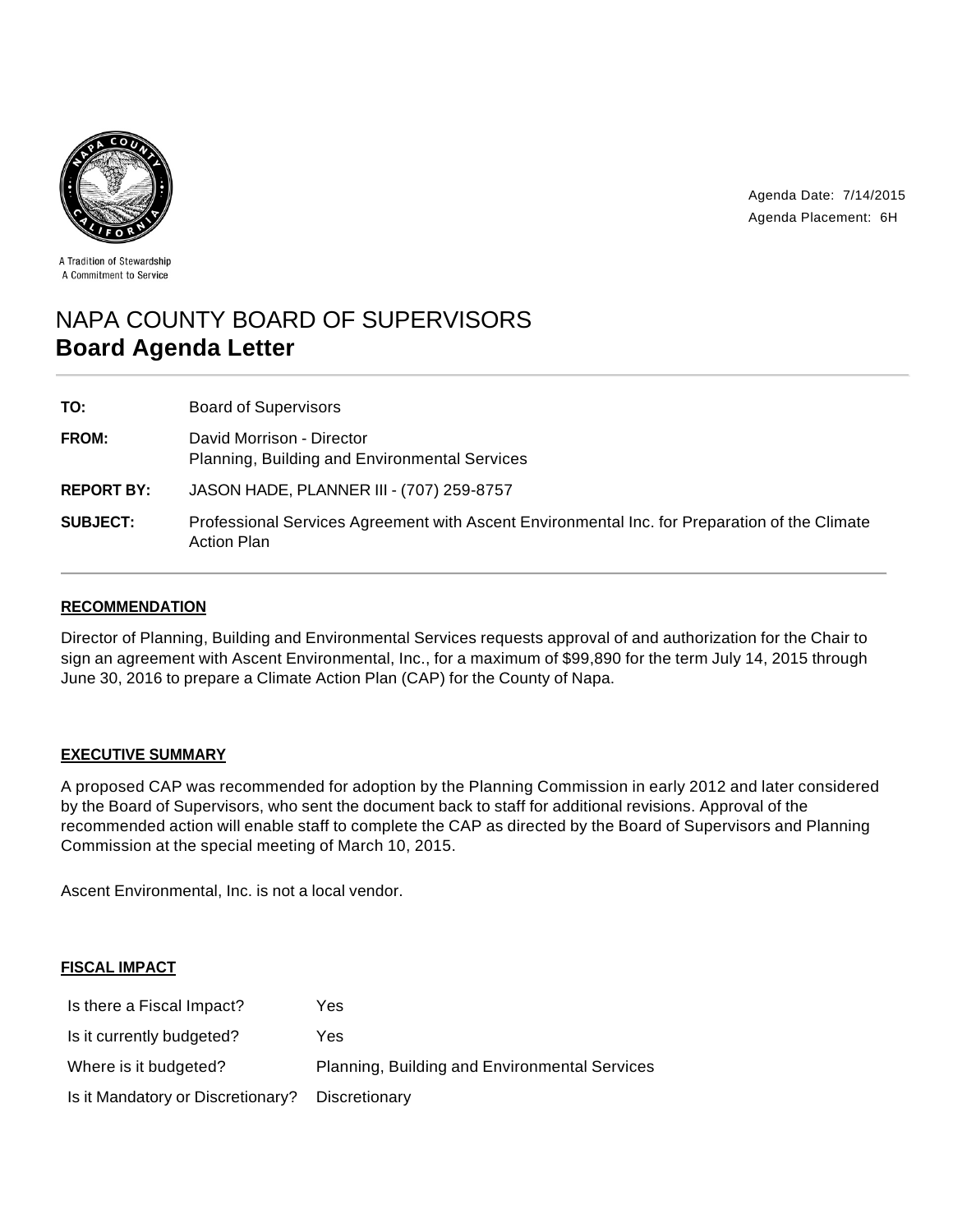| Discretionary Justification:  | The contract to prepare the CAP can be accommodated through the existing<br>budget process and would be paid for by the General Plan fee. |
|-------------------------------|-------------------------------------------------------------------------------------------------------------------------------------------|
| Is the general fund affected? | Yes                                                                                                                                       |
| Future fiscal impact:         | Implementation of the Climate Action Plan would extend into future fiscal<br>vears.                                                       |
| Consequences if not approved: | If this contract is not approved, staff would be unable to complete the<br>CAP.                                                           |
| Additional Information:       |                                                                                                                                           |

#### **ENVIRONMENTAL IMPACT**

ENVIRONMENTAL DETERMINATION: The proposed action is not a project as defined by 14 California Code of Regulations 15378 (State CEQA Guidelines) and therefore CEQA is not applicable. As a project under CEQA, environmental review of the CAP will be conducted prior to adoption.

#### **BACKGROUND AND DISCUSSION**

Among the actions required in the General Plan was the preparation of a CAP. The Planning Department started work on the document in 2011. In early 2012, a proposed CAP was recommended for adoption by the Planning Commission and subsequently considered by the Board of Supervisors. However, the CAP was not adopted and was instead referred back to staff for additional revisions. Among other things, the Board requested that the CAP be revised to better address transportation emissions, and to credit past accomplishments and voluntary efforts. The Board also directed that the Planning Commission consider "best practices" when reviewing projects until a revised CAP can be prepared and adopted. The work remains unfinished.

At a special meeting of the Planning Commission and Board of Supervisors held on March 10, 2015, staff received direction to complete the preparation of the CAP.

The CAP will incorporate current guidance from the California Air Resources Board, as well as, the State Legislature (i.e. Senate Bill 32). Several voluntary adaptation actions are already underway such as the Napa River Flood Project, Updated Hazard Mitigation Plan, Green Business Certification Program, Marin Clean Energy program, oak woodland protection policies and programs, a partnership with Pepperwood Preserve, Sustainable Napa County, and Recycled Water Program which will be incorporated into the adaptation section of the CAP. Key internal and external stakeholders will be engaged through public outreach efforts scheduled to take place throughout the preparation of the CAP.

A CAP consistency review checklist will also be developed to aid project applicants in determining whether a project is consistent with the County's CAP. The checklist is intended to provide a streamlined review process for proposed new development projects which are subject to discretionary review and trigger environmental review pursuant to CEQA. As a qualified greenhouse gas emission reduction plan, the CAP will be used in cumulative impact analysis concerning proposed development projects allowing those projects which demonstrate consistency with the CAP to utilize this streamlining process. Projects that achieve consistency with the CAP and the County's General Plan policies may be able to conclude no additional significant environmental effects in their